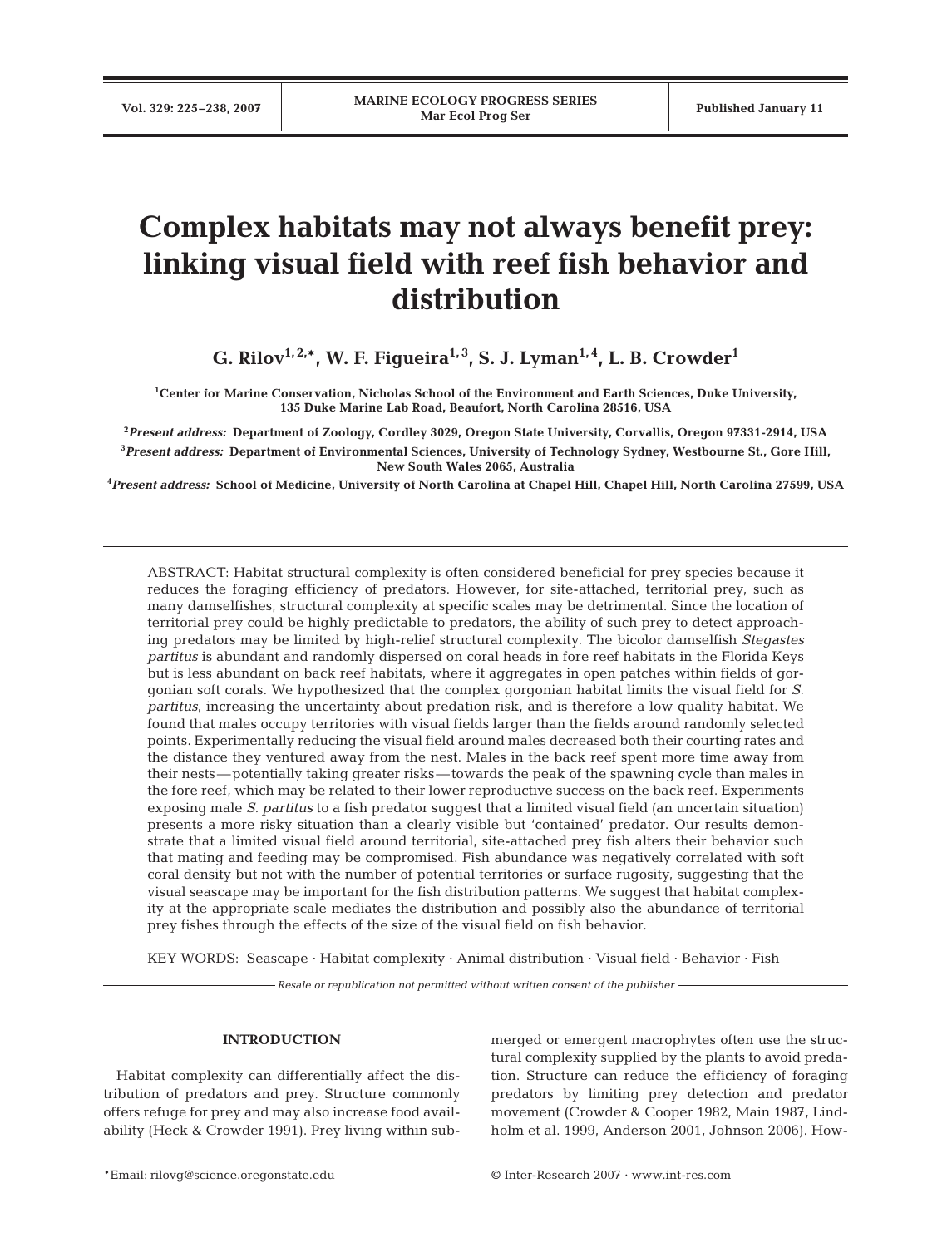ever, structural complexity can also benefit predators. For instance, in aquatic environments, ambush predators can benefit from high structural complexity (e.g. Greenberg et al. 1995) in which they can hide from approaching prey. This may be especially detrimental to relatively sedentary prey species that are also territorial. Such prey species leave their refuge habitat to feed and to interact. Their central location should thus be highly predictable to local predators and the prey thus likely incurs high predation risk when feeding and courting. These species require some habitat complexity for shelter, but should also benefit from having open space around their shelter to detect approaching predators (Karino & Kuwamura 1997), i.e. a relatively open visual field.

The quality of a habitat is linked to predation risk (e.g. Candolin & Voigt 2001, Lombardi et al. 2003, Mandelik et al. 2003), and to fitness (Olsson et al. 2002). In the face of persistent risk, reduced activities such as feeding and courtship will eventually manifest in reduced fitness (e.g. breeding suppression, Fuelling & Halle 2004). If individuals cannot reliably assess local predation risk in order to only exhibit predator avoidance behaviors at appropriate times (e.g. when a predator is present), their fitness potential should decrease (Brown 2003). In this context, structural complexity is clearly linked to the ability to assess predation risk. We suggest that visual field is an important measure of habitat quality for territorial prey, and examine its relationship to behavior and its potential effects on the spatial distribution of prey.

For site-attached, territorial prey species such as damselfish, habitat quality can be assessed at different spatial scales (Sale 1980, Bay et al. 2001), and processes occurring within each will interact to dictate fish distributions. At spatial scales close to that of the size of individual fish, the surface rugosity and the size and shape of holes in the reef determine the quality and abundance of refuge from predators (e.g. Hixon & Beets 1993, Carr & Hixon 1995, see Figueira et al. in press). At larger spatial scales, reef relief, complexity and habitat diversity (e.g. substrate types, biogenic structure) will determine the presence of mates, competitors, or predators in an individual's neighborhood. For example, at the scales of 10s of cm to 100s of m the existence of clusters of small areas of suitable habitat, or territories, is required for social interactions and reproduction. At this scale, however, visual obstacles may also impair the size of the visual field and increase the uncertainty of predation risk. At the scale of small reefs, 100 to 1000 m, the type and quantity of different habitats will influence the amount and distribution of fish territories and other resources.

In the lower Florida Keys, off Key West, USA, where we conducted this research, the fore reef seascape is

characterized by many small patches of rock or coral surrounded by sand, with most patches occupied by one or several of the ubiquitous Caribbean bicolor damselfish *Stegastes partitus* (Figueira et al. in press). By contrast, the back reef seascape is characterized by scattered large, mostly horizontal, rocky patch reefs isolated by stretches of sand and seagrass and covered by an almost continuous stand of branching soft corals (gorgonians). While *S. partitus* are abundant and occur throughout most of the area in the fore reef habitat, on the back reef patches they are less abundant and are tightly aggregated in the open patches within the soft coral fields (Figueira et al. in press). The scarcity of *S. partitus* within denser areas of the gorgonian fields might be due to the reduced visual field. We suggest that areas covered by dense soft corals represent low quality habitats/territories for site-attached territorial fish. Where the cover of tall branching corals is high, the visual field of the fish would be limited, and a species that depends on visual cues to attract mates (the courtship display, e.g. Gronell 1989) and to detect predators (e.g. ambush predators like groupers) might have to compromise its behavior by limiting its movement and courtship activities to reduce predation risk. Choosing (or surviving better in) areas of the reef with fewer visual obstructions may at least partially explain the patchy distribution of *S. partitus* on the patch reefs of the back reef.

Our goal is to test the relationship between the size of the visual field and the behavior of a territorial prey fish, and on the basis of that test, to draw inferences about the distribution and abundance of the species at different habitat types. In this study, we first test the relationships between fish abundance and important aspects of habitat quality that include the visual field, as well as habitat type, amount, and complexity. Because visual field is not necessarily correlated with common measures of habitat complexity, such as rugosity and percent cover, we first develop a methodology to measure the visual field of territorial coral reef damselfish. We then evaluate habitat use relative to the size of the visual field. Finally, we present the results of experiments in which we investigate the potential immediate effects of a reduced visual field on the movement and courtship behavior of male *Stegastes partitus*.

We make the following predictions: (1) with regard to the measured habitat-complexity, variability of fish abundance will correlate more strongly with soft coral density and height (the habitat's visual environment) than with shelter availability (rugosity), or the availability of potential territory centers (density of high rugosity areas [HRAs]); (2) within each habitat (back and fore reef), fish will be found in areas that have a visual field that is larger than is expected by chance;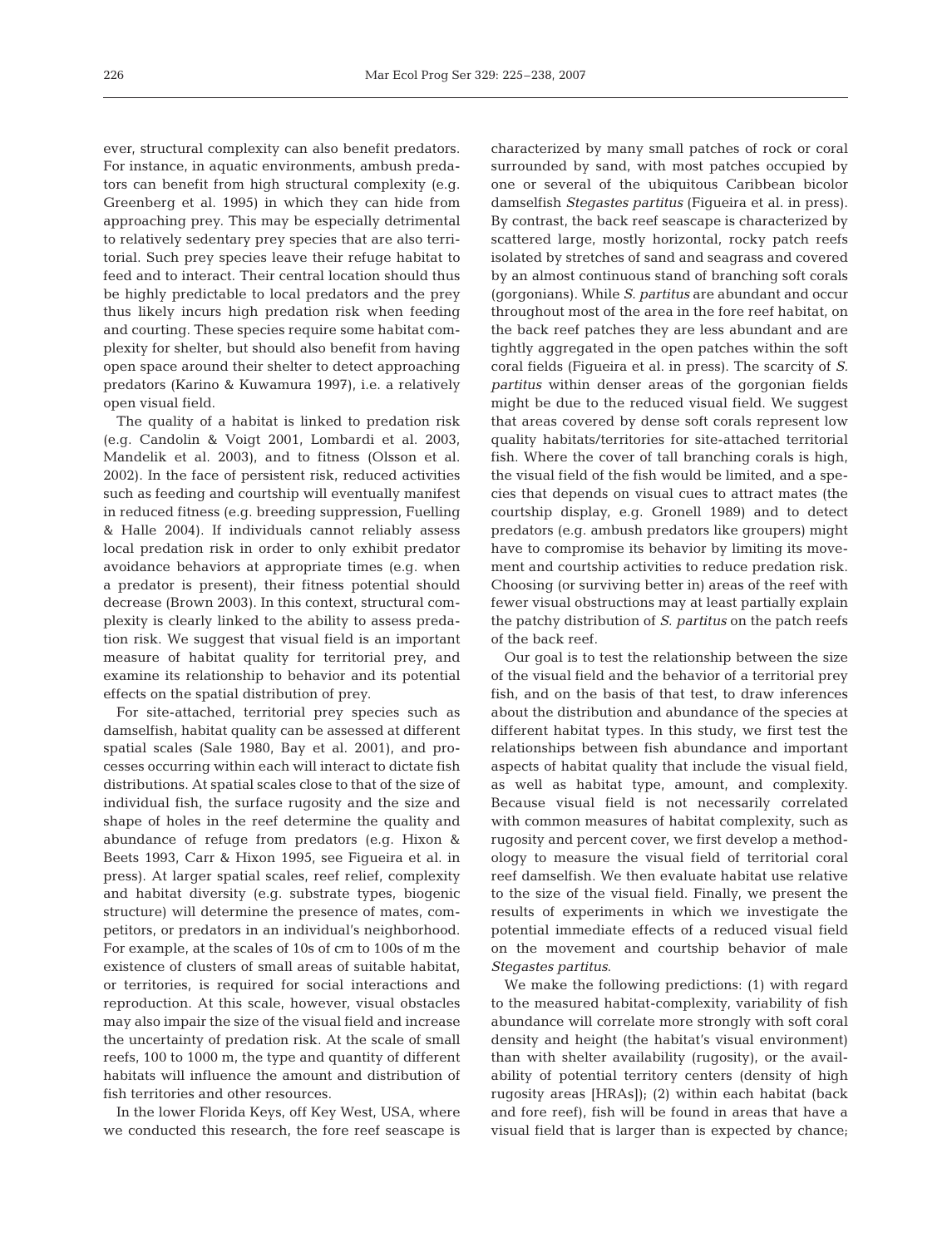(3) limiting the visual field around the fish will reduce the time males spend away from their nest as well as inhibit their courtship behavior; (4) in the presence of a predator, the intensity and/or frequency of courtship behavior will be reduced when the visual field is limited (due to uncertainty about the predation risk) than when it is not (the predation risk can be more reliably assessed). The predicted immediate effects could have long-term implications on the mortality and fitness of individuals and thus influence fish distribution. We discuss these potential long-term effects and suggest a conceptual model that links seascape to fish behavior and distribution.

## **MATERIALS AND METHODS**

**Study species and sites.** *Stegastes partitus* is a small (<75 mm standard length) sexually monomorphic pomacentrid fish, ubiquitous throughout the Caribbean. Both males and females defend permanent territories in habitats of high rugosity (Myrberg 1972, Schmale 1981) and demonstrate high site fidelity (McGehee 1995). Reproduction follows the lunar cycle, with spawning beginning a few days before the full moon and ending a few days after the new moon (Robertson et al. 1988, Knapp & Warner 1991). Courting males display vigorously throughout the day; males leave their territories and swim toward females while performing a series of rapid vertical dives termed 'dips' (Myrberg 1972) or 'signal jumps' (Mann & Lobel 1998), accompanied by a rapid chirp-sound (Myrberg 1997, see Mann & Lobel 1998). Spawning occurs within a 1 h period starting at dawn, during which females travel to,

and lay eggs in, a nest at the center of the chosen male's territory (Knapp & Warner 1991). Eggs are demersal and each clutch is laid in a discrete monolayer. Males guard eggs until they hatch as planktonic larvae, 3.5 d later (Schmale 1981, Robertson et al. 1988). Larvae settle around 5 wk later during the new moon, and recruit mainly to coral rubble. Peak annual settlement occurs around September (McGehee 1995). Adults live on rubble and coral heads. Recruits are benthic feeders, while adults are mainly planktivores feeding up to 1.5 m above the bottom (Nemeth 1998). *S. partitus* at all sizes are highly sensitive to predation threat compared to other damselfish (Helfman & Winkelman 1997, Carr et al. 2002).

Our study was conducted at five  $15 \times 15$  m permanent research sites established for multiple studies of *Stegastes partitus* on the reef just west of the Western Sambos Ecological Reserve, off Key West, Florida, USA (Fig. 1, Figueira 2002 et al. in press). Three sites were located in the platform margin reef habitat on the seaward side of the reef, roughly 15 km offshore (fore reef sites: FR3, FR4, FR5), and the other 2 were on large patch reefs in Hawk Channel on the leeward side of the reef, roughly 13 km offshore (back reef sites: BR2, BR3). Establishment of a third back reef site was prevented by Hurricane Irene in 1999. All sites were located at similar depths (7 to 10 m). All coral heads and most other structural features that can serve as centers of territory for *S. partitus* (e.g. rubble piles, boulders, and large rocks with high rugosity; all considered as HRAs) at each site were mapped using a permanent perimeter and 6 transect lines for reference. The spatial accuracy of this technique is approximately 1 m (Figueira et al. in press).

Data presented here were obtained from a combination of observational studies and manipulative experiments. Our observational studies looked at relationships between various aspects of habitat quality and patterns of habitat use by *Stegastes partitus* at several spatial scales in order to see if factors related to visual field could be driving fish distributions. We quantified the type of habitat used by juvenile and adult *S. partitus* at all the sites and tested for the importance of factors such as the amount of branching soft coral, the availability of potential territories (HRAs), and the overall habitat complexity (rugosity) by comparing these between the 2 habitats (fore reef and back reef) and correlating each with *S. partitus* abundance at the site level. We then quantified the visual environment



Fig. 1. Study area in the Florida Keys, USA.  $(\star)$  indicate location of the 3 fore reef and 2 back reef study sites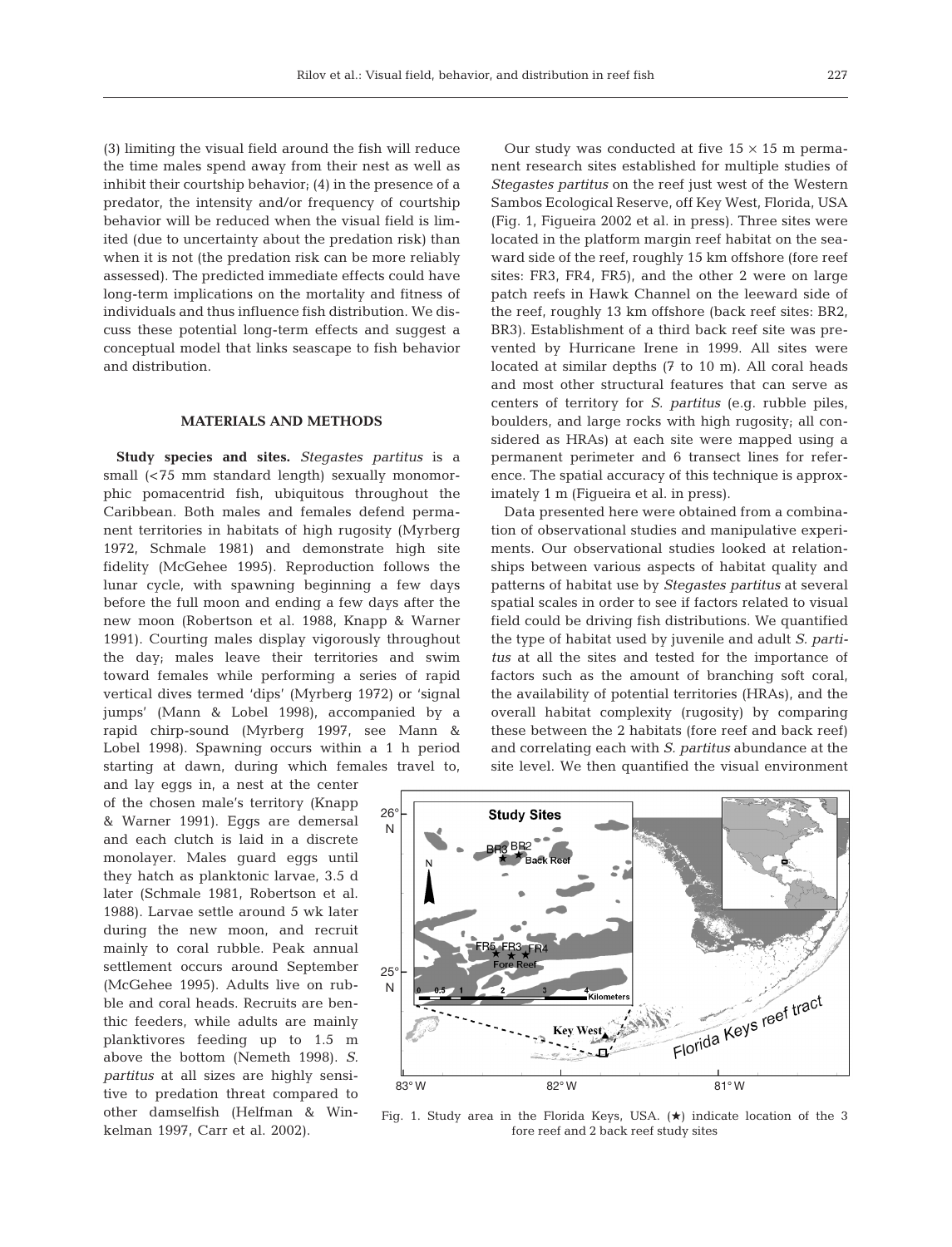at each site and tested for differences between the different habitats. In order to evaluate if it was habitat complexity on the scale of individual territories that was driving fish distributions and not factors related to visual field, we compared measures of habitat type and complexity between areas in open versus limited visual environments. The manipulative experiments build upon the hypotheses generated by the observational studies to actually test the effects of a limited visual field on 2 aspects of fish behavior, movement and courtship. The details of the observational studies and manipulative experiments are presented separately below.

**Observational studies.** *Site-level habitat characteristics and related fish distributions: Previously, we* quantified the percent cover of different habitat types  $(18 \times 0.25 \text{ m}^2 \text{ uniform point quadrats per site})$  and demonstrated that back reef sites had a much higher percent of branching corals than fore reef sites (back reef =  $48.5\% \pm 17.6$  SD, fore reef =  $14.8 \pm 3.9$ , Lyman 2002). In order to more closely characterize the amount of soft coral at each site, we used a 1 m wide PVC 'H'-frame with 1 m tall side arms. The frame was placed at 1 m intervals along each of 2 randomly selected transects at each site. All soft coral branches that fell within 5 cm of each side of the frame were counted and their height was estimated. We used the number of HRAs (based on site maps) as a proxy for the amount of potential territory centers at the scale of the site. The complexity of the substrate at each site was estimated in a concurrent study (Figueira et al. in press) by measuring rugosity (Luckhurst & Luckhurst 1978) at 1 m intervals along all 6 transects at each site.

We compared values between habitats for each of these measures using *t*-tests and also used linear regressions to test for relationships between the mean number of *Stegastes partitus* per site and: (1) the mean density of coral branches per site; (2) the number of HRAs per site; and (3) the mean rugosity index per site. Regressions were done separately for: (1) adults and (2) recruits and juveniles (combined). Fish abundance estimates were based on means from 5 complete site censuses between 1999 and 2001 (see Figueira et al. in press for details). We noted that recruits and juveniles tended to be found much more often over rubble habitats than massive coral/rock habitats whereas adults displayed the opposite pattern. This might reflect a movement from nearbottom areas with a low visual field to higher areas with a greater visual field. In order to test this relationship we recorded the habitat affiliation of each fish during the last census (10 September 2001). Each recruit/juvenile (≤50 mm) and adult (>50 mm) was scored as to whether it occurred in a coral rubble or a massive coral/rock habitat. Habitat use was compared using Fisher's Exact Test.

*Characterizing the visual environment:* To determine if there is more open space in the fore than in the back reef and to test if male *Stegastes partitus* use territories with a visual field which is larger than average for a site, we quantified the visual field at all sites using a photo-quadrat approach. We measured the total open area, the size of the visual field, and the distance to the nearest high-relief objects (mainly gorgonian corals) around 8 random points and 8 points centered in territories (male nests) of large males in each of the back and in 2 of the fore reef sites (FR4, FR5). Random points were selected from the 25 transect line junctions on each site. Fish territory points were those of large males for which we also had information on fecundity (Figueira et al. in press). A PVC pipe cross was placed in the center of the male's territory or at the selected random point. From a height of 3 (fore reef) or 2 m (back reef, where water visibility was lower), we took 4 photographs, each looking straight down at one corner of the cross, using a digital video camera (Sony TRV-900) in an underwater housing. We combined the 4 pictures using the scaled cross as reference (Adobe Photoshop, version 5.0). Using digital analysis (MOCHA image analysis software, version 1.2) we measured: (1) the percent of open area (area not covered by gorgonian growth) in the picture; (2) the area of visual field—which was designated as the area around the center of the cross that would be visible for a fish located at the center of the cross near the sea bottom (thus not including also the 'shadow' or blind spots created behind objects)—out of the total area included in the picture; (3) the mean distance to all the highrelief objects (e.g. gorgonian corals, large sponges, big coral heads or rocks, normally higher than 1 m) closest to the center. We used an ANOVA to test for differences in area (percent area was arcsine square-root transformed) and distance around fish locations versus randomly located points and between back and fore reef habitats with site as a random factor nested in habitat. As with the other site-level variables, we also tested for linear relationships between fish abundance and visual field at each site (only 2 sites for the fore reef). Lastly, we tested for a linear relationship between the size of an open patch in the back reef and the number of fish in it. For that we used the site maps, which indicate the known location of individual fish, and the calculated area of the individual patches in this habitat.

*Small-scale habitat quality:* Because the aggregation of *Stegastes partitus* in open patches in the back reef may also be related to higher bottom complexity (rugosity) or higher cover of coral rubble (being an important substrate for fish recruits or adults, Nemeth 1998) in those patches, we tested the difference in these properties between visually open patches and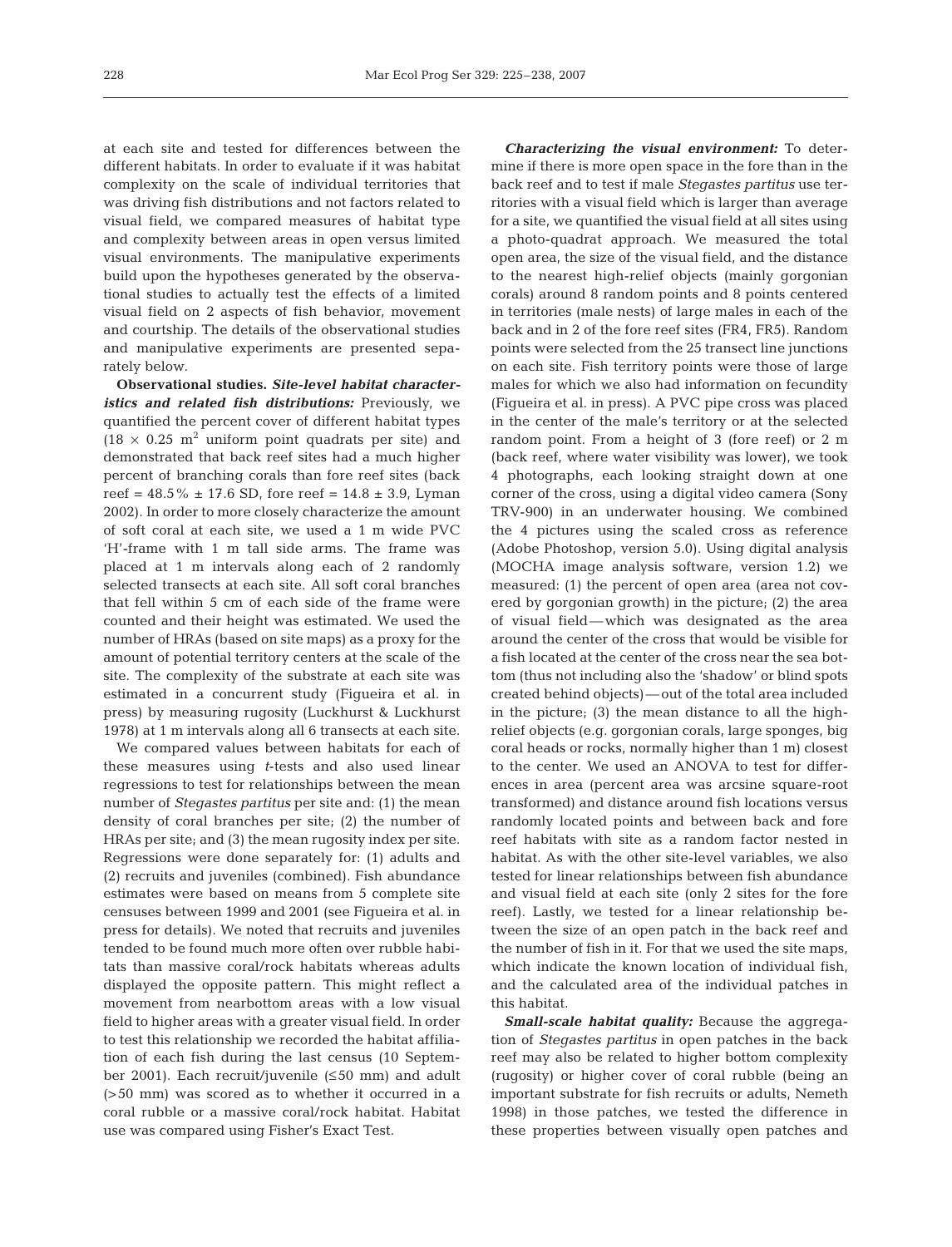the surrounding visually limited environment of the soft coral stands at both back reef sites (only back reef sites were used as fore reef sites do not contain the extensive soft coral fields required for this analysis). For rugosity, we used only 1 m segments that fell inside areas photographed for visual field estimates, and thus could be identified as an open patch  $(n = 48$  segments) or soft coral field (n = 27 segments) areas. A segment was classified as an open patch if there were no high relief soft corals or sponges within a ca. 1  $m<sup>2</sup>$  area. To evaluate coral rubble, we used the percent cover quadrat data from Figueira et al. (in press). A quadrat was considered to be located in an open patch if its percent cover of live branching coral was <40%, and this classification was also verified from our site maps and photographs. Both rugosity and cover were arcsine square-root transformed and compared between visually open and limited areas using a *t*-test.

**Manipulative experiments.** *Effect of visual field limitation on fish behavior:* We tested the effect of visual field limitation on the behavior of *Stegastes partitus* males (50 to 60 mm total length) by reducing the visual field around them and measuring (1) the time they spent at different distances from the nest and (2) their courtship behavior (number of courtship dips). We manipulated the size of the visual field around males using a visual interference device (VID) that mimicked a circle of branching soft corals at a distance of 0.5 m from the center of the fish's territory. The VID was made from two 1 m diameter octagonal PVC-pipe frames, connected one over the other by 60 cm long pipes. To mimic branches of soft corals we tied eighty 3 cm wide black nylon strips between the 2 frames, with a gap of 2 cm between strips (Fig. 2a). Strip density was based on average branch density measured at the back reef site (see 'Results'). The gaps allowed some vision through the VID, and free passage in and out of the device for water, particles (i.e. food) and fish, which was verified in preliminary trials. We used 2 types of controls for this experiment: (1) a VID with transparent strips (Transparent VID, Fig. 2b) and (2) only the base frame octagon, laid on the bottom (No VID, Fig. 2c). The transparent control was added in case it was the physical presence of the vertical strips around the fish rather than the reduced visibility caused by their black color that had some effect on the mobility of the fish through the VID. It also controlled for potential effects on water and food flow as well as on the acoustic environment around the fish (because these fish also use sound to communicate, Myrberg 1972, 1997). However, upon the addition of the experimental VID with black strips within their territories, fish began to move freely through the strips after only a short acclimation time (a few minutes), which provides circumstantial evidence that the fish were not intimidated by the strips themselves. We



Fig. 2. *Stegastes partitus.* (a) Black visual interference device (VID) treatment, and controls: (b) Transparent VID and (c) No VID. The nest (the flowerpot in the center) and the different zones (Z1, Z2 and Z3) used for data analysis are illustrated in (c)

used artificial substrate for the VID because manipulating density of live coral would be destructive and because we wanted to standardize the structure as much as possible and to have the treatment and the transparent control structurally similar except for visibility.

We used a three, fixed-factor (visual field treatment, habitat, period) experimental design because we sus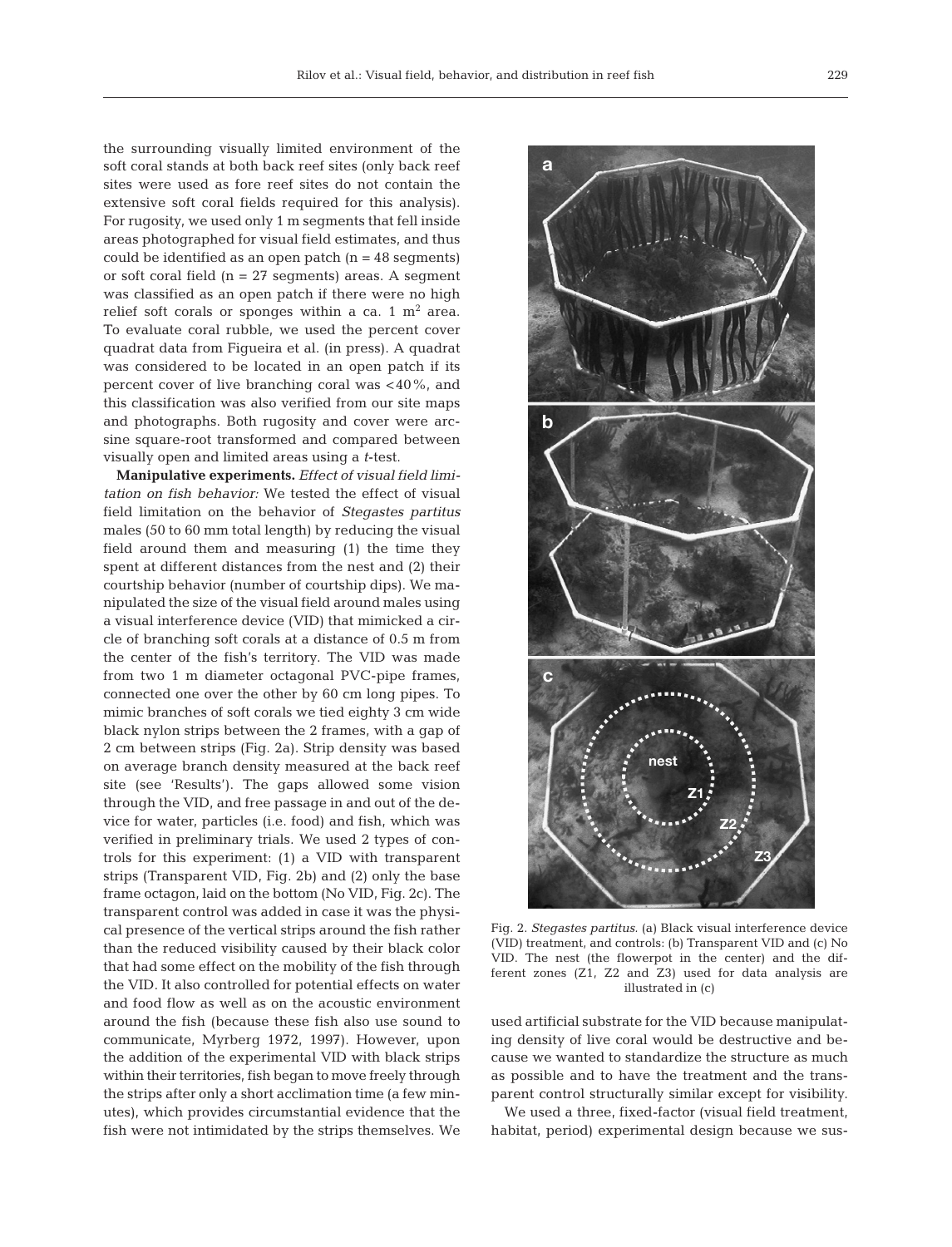pected that there might also be differences in the fish behavior between habitats (back vs. fore reef) and time periods (pre-peak vs. peak spawning periods). We videotaped fish behavior in order to eliminate diver effect and to allow for accurate analysis of fish location in the laboratory. The video camera was mounted on a 2.5 m high tripod at the southern side of the VID, oriented downwards such that the entire interior of the VID was visible through the lens. We filmed each treatment (Black VID, Transparent VID, and No VID) for 7 min after a 10 to 15 min acclimation period (to eliminate the effect of VID placement and diver activity on fish behavior). The order of treatment/controls for each fish was random and videotaping was rotated among 2 to 4 males in a single dive. Altogether, 5 fish were recorded in each of the habitats (fore and back reefs) in the pre-spawning period (20 to 26 August 2001), which was determined from the moon phase (Robertson et al. 1988). Nine and 7 fish were recorded in the fore and back reef, respectively, during the peak spawning period (2 to 4 September 2001). *Stegastes partitus* spawns at dawn and may reduce its activity at dusk. To avoid possible effect of time of day on fish behavior we conducted all recordings between 08:30 h  $\left(\sim3\right)$  h after dawn) and 16:30 h  $\left(\sim3\right)$  h before dusk). A diver was floating ca. 3 m away from the VID during videotaping to record fish activity when the fish left the VID.

We analyzed the videotapes by dividing the VID area into 3 zones (Z1, Z2, Z3) marked around the nest on a clear acetate sheet mounted over the TV screen (see Fig. 2c). Z1 had a radius of 20 cm (10 cm from the nest); Z2: 35 cm; and Z3: 50 cm. We recorded the amount of time spent in each zone by watching the video and logging fish movement through zones. If the fish left the VID area, the direction was noted and the time spent away from the VID area was recorded. We calculated the percent of time the fish spent inside the nest, in Z1, Z2 and Z3, and outside the VID area. After an arcsine square-root transformation of percentages to normalize data, we tested the time budget in Z1 among habitats, periods and treatments, using a repeated-measure (RM) ANOVA because we exposed individual males to all 3 treatments one after the other, making treatment a within-effect factor. We did not test the difference in time spent in the other zones because it is dependent on that of Z1, but we show the change in time spent in those zones as a reflection of change in time spent in Z1. The number of courting dips was analyzed using a non-parametric Kruskal-Wallis analysis.

Because of a possible trade-off between a male's reproductive success and its willingness to take risks, we used data collected for a related study to test the effect of a male's success on the extent of its movement

in the presence of the VID. The nest used by most males in the experiment was a flowerpot that we provided to allow the measure of each male's reproductive success (see Figueira et al. in press for details of reproductive measurements, and see Fig. 2c). The flowerpot was placed right next to the original male nest. Most males adopt these flowerpots as nests, and females readily lay their eggs in them, which allows for measurement of reproductive success in terms of number and size of egg clutches laid inside the flowerpot (Knapp & Warner 1991). We used the fecundity data (number of egg clutches in the nest at the day of the experiment, total area of live eggs that day, and total area of clutches laid up until and including that day) to determine relationships between male reproductive success and the time a male spent in the nest or in Z1 in the presence or absence of a VID.

We estimated the distance (to the nearest 0.5 m) from the nest of the tested males to large males (competitors) and females (mates) within a radius of 3 m during the peak spawning VID experiments. This information can help to determine what is the minimum necessary size of a visual field around a mature *Stegastes partitus* male that would not limit minimal intra-specific interactions. Males rarely travel more than 3 m away from their shelter (G. Rilov, S. J. Lyman & W. F. Figueira pers. obs.). Sex of neighbors was determined from the type of interactions the focal males exhibited towards the fish around it (i.e. aggression or courtship). Potential difference between the distance to males and females was analyzed using non-parametric Kruskal-Wallis analysis.

*Visual field limitation and male courtship behavior in the presence of a predator:* Because courting rates were highly variable among males in the first experiment, the effects of visual limitation on courting were suggestive but inconclusive (see 'Results'). Also, we could not differentiate if the VID effects on courtship behavior were related to increased predation risk or to reduced visibility of nearby females. Therefore, we tested more explicitly the effect of visual field limitation on male courtship in the presence of a clearly visible female within the VID area. In order to keep potential predation risk constant we also exposed the male to an actual predator, which was present (but contained) outside the VID area. We placed, in a random order, black and transparent VIDs around the male *Stegastes partitus* and exposed the fish to a predator (graysby grouper *Cephalopholis cruentatus*) and to a female. We did not use the 'No VID' treatment because of the lack of a difference between it and the transparent control in the previous experiments (see 'Results').

The experiment was conducted during 3 dives on 28 August 2001 between 09:00 h and 16:00 h at a fore reef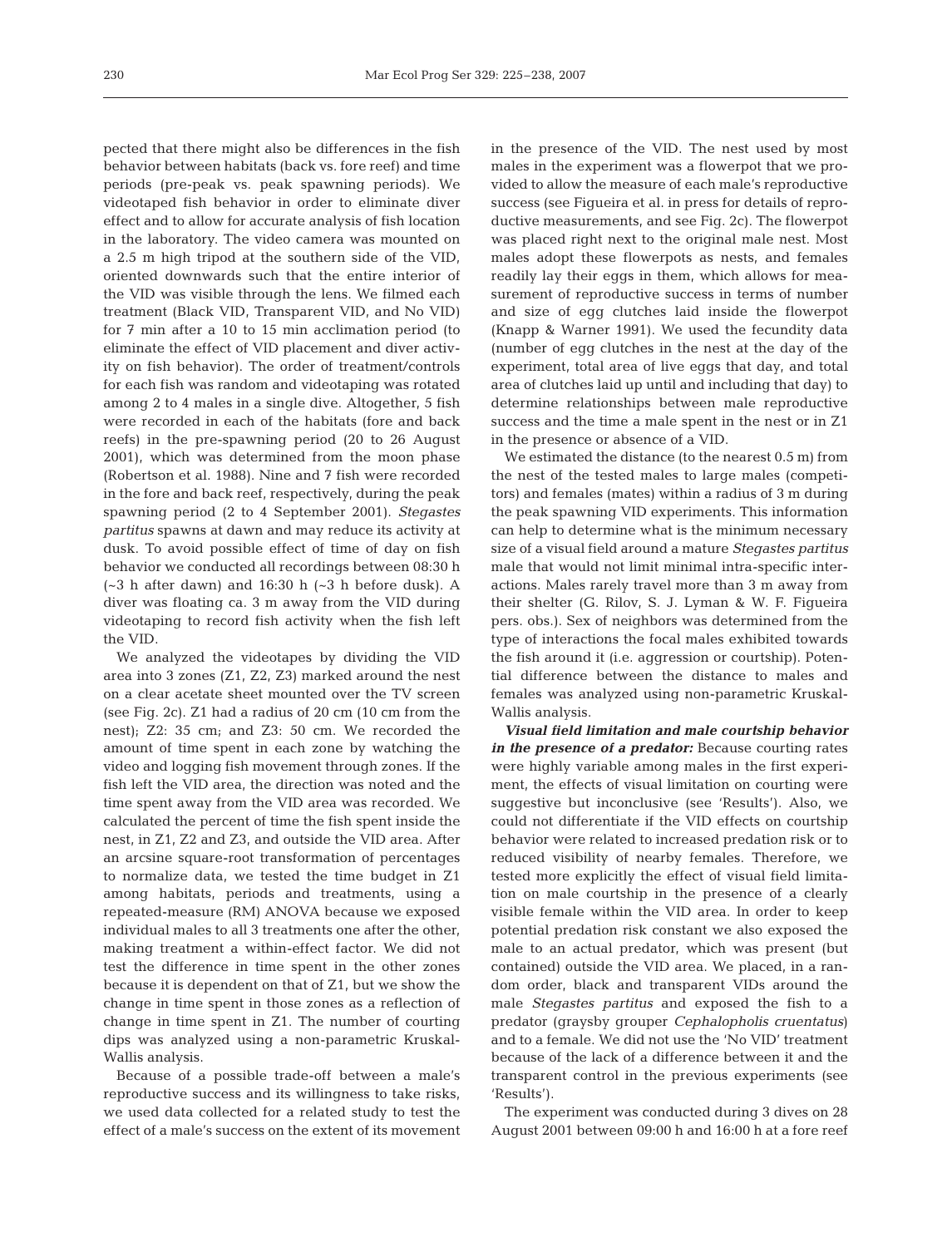site (FR5), and we used videotaping to record fish behavior using the same setup as described above. First, a VID (Black or Transparent) was placed around the male. Next, a grouper in a 30 cm diameter clear plastic ball was placed right outside the VID. After a 15 min acclimation time we recorded fish behavior inside the VID for 2 min without a female, as background reference behavior. Then, a female in a 15 cm diameter clear plastic ball was placed 15 cm away from the male's nest using a long PVC pole so the diver was never closer than approximately 2 m to the male. The male behavior was recorded again for a further 2 min. Each male  $(n = 9$  males) was exposed to both the Black (treatment) and Transparent (control) VID, and the order of presentation of treatment and control was assigned randomly. From the videotapes, we calculated the time the male spent in the area of the female's ball (i.e. first in the area where the ball with the female would be located, and then within ~5 cm from the ball when the ball was placed in the VID area), the number of 'attention' events and the number of courting dips. Attention events included behavior such as female inspection, fin flutter, color change, and body flick (none of these behaviors were observed in preliminary trials introducing the ball to the male with no female inside it). We used the difference in the magnitude of these behaviors between + and – female conditions as the measure to be compared between the Black and Transparent VID treatments. A *t*-test was used to test the null hypothesis of no difference in percent time spent in the ball area, attention events and courtship dips between the Transparent and Black VID.

## **RESULTS**

#### **Observational study**

# Site-level habitat characteristics and related fish distributions

Both soft coral density (22.5  $\pm$  1.7 SE and 4.7  $\pm$  0.7 branches  $m^{-1}$  in the back reef and fore reef, respectively, *t*-test  $t_{1,68} = 10$ ,  $p < 0.0001$ ) and height  $(46.5 \pm 2.5)$ and 28.3  $\pm$  1.7 cm, respectively, *t*-test  $t_{1,108} = 5.6$ , p < 0.0001) were significantly greater on the back reef than on the fore reef. A strong negative relationship was found between mean soft coral density and mean number of recruits/juveniles and of adults per site (Fig. 3a,  $F_{1,4} = 41.4$ , p = 0.007; Fig. 3b,  $F_{1,4} = 9.9$ , p < 0.05, respectively). The number of HRAs per site was similar in the back and fore reef  $(129 \pm 12 \text{ SE and})$  $139 \pm 30$ , respectively). Overall, the back reef sites were significantly more rugose than the fore reef sites  $(1.51 \pm 0.08 \text{ SE}, n = 18 \text{ and } 1.30 \pm 0.08, n = 12; \text{ Mann}$ -

Whitney  $U$ -test  $p_{2-tail} < 0.001$ , Figueira et al. in press). No significant relationship was found between number of HRAs per site or the rugosity index and number of fish (Fig. 3c–f). On both the fore and back reef, recruits/juveniles tended to be found disproportionately over rubble and adults over massive coral/rock (Fisher's Exact Test; fore reef,  $p = 0.0461$ ; back reef,  $p \ll 0.0001$ ).

#### Visual environment

Total open area, relative size of visual field and distance to nearest objects were all greater in the fore reef than in the back reef, both around fish territories and random points (Table 1, Fig. 4). Open area and visual field were also greater around fish points than would be expected at random (Table 1, Fig. 4). There was a weak interaction between habitat and point in total open area because the difference between fish and random point was smaller in the fore reef compared to the back reef. The difference in the size of the visual field between the back and fore reef was greater around random points (fore reef  $-$  back reef  $= 22\%$ ) than around fish points  $(17\%)$ , suggesting that the fish are found in more open areas regardless of the habitat. The mean size of the visual field around random points positively correlated with both the number of recruits

Table 1. Effect of Habitat (back and fore reef), Site (nested within Habitat) and Point where the photos were taken (Random or Fish) on the relative size of the open area, the relative size of the visual field, and the mean distance to the nearest high-relief object. Significant p-values ( $\alpha$  =0.05) in bold

| Source of variation          | df             | SS       | MS       | $\overline{F}$ | p     |
|------------------------------|----------------|----------|----------|----------------|-------|
| Open area                    |                |          |          |                |       |
| Habitat                      | 1              | 27.4     | 27.4     | 185.2          | 0.005 |
| Site(Habitat)                | 2              | 0.3      | 0.1      | 0.7            | 0.601 |
| Point                        | 1              | 13.9     | 13.9     | 62.4           | 0.016 |
| $Site(Habitat) \times Point$ | $\overline{2}$ | 0.4      | 0.2      | 0.4            | 0.654 |
| $H$ abitat $\times$ Point    | 1              | 4.4      | 4.4      | 19.8           | 0.047 |
| Error                        | 58             | 30.2     | 0.5      |                |       |
| <b>Visual field</b>          |                |          |          |                |       |
| Habitat                      | 1              | 30.0     | 30.0     | 26.5           | 0.036 |
| Site(Habitat)                | 2              | 2.3      | 1.1      | 0.7            | 0.579 |
| Point                        | 1              | 38.4     | 38.4     | 24.7           | 0.038 |
| $Site(Habitat) \times Point$ | $\overline{2}$ | 3.1      | 1.6      | 2.0            | 0.142 |
| $H$ abitat $\times$ Point    | 1              | 4.5      | 4.5      | 2.9            | 0.232 |
| Error                        | 58             | 44.9     | 0.8      |                |       |
| <b>Distance</b>              |                |          |          |                |       |
| Habitat                      | 1              | 107114.2 | 107114.2 | 54.9           | 0.018 |
| Site(Habitat)                | 2              | 3902.8   | 1951.4   | 1.4            | 0.421 |
| Point                        | 1              | 19388.0  | 19388.0  | 13.7           | 0.066 |
| $Site(Habitat) \times Point$ | $\overline{2}$ | 2835.8   | 1417.9   | 1.3            | 0.268 |
| $H$ abitat $\times$ Point    | 1              | 265.3    | 265.3    | 0.2            | 0.707 |
| Error                        | 58             | 61079.2  | 1053.1   |                |       |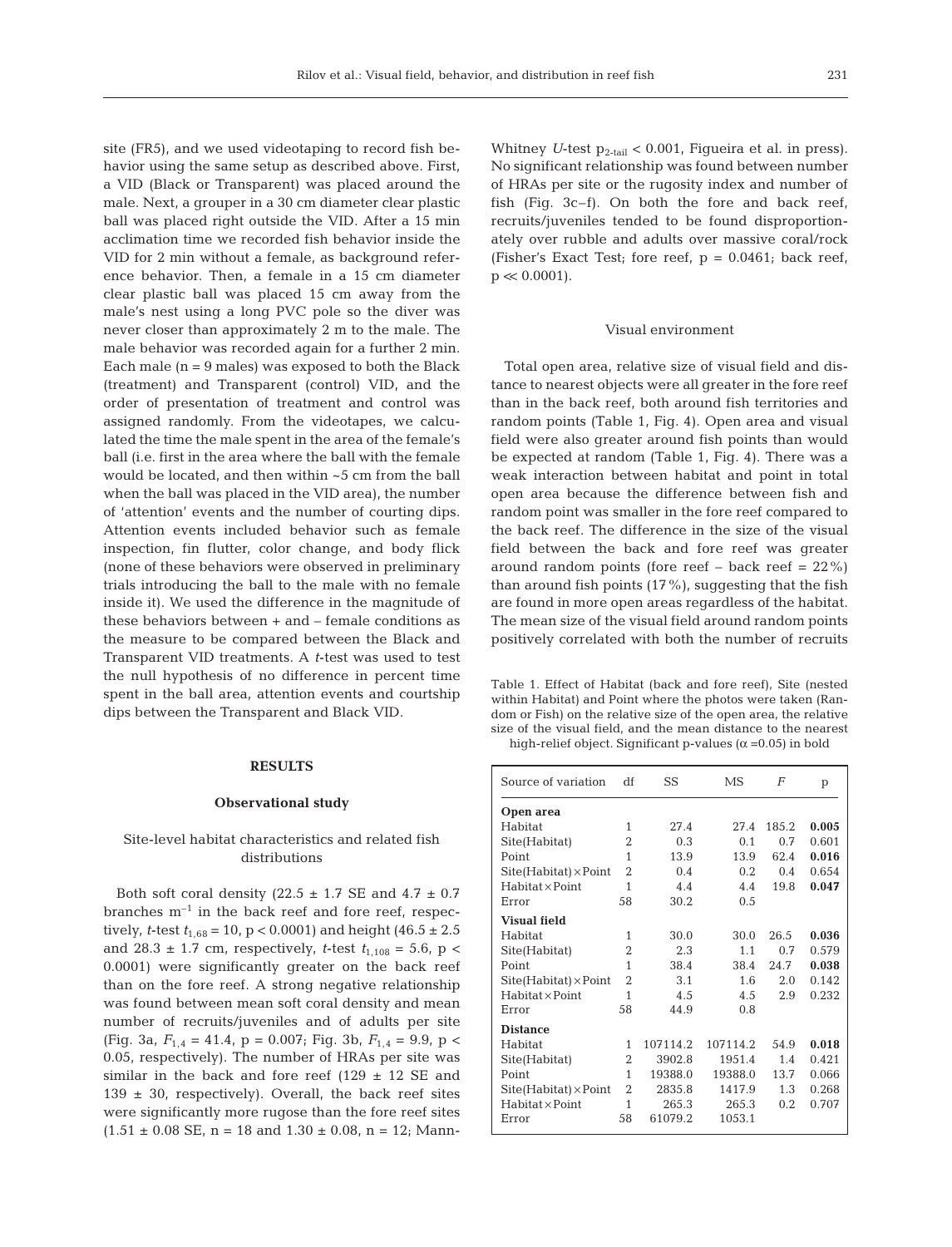

Fig. 3. *Stegastes partitus*. Regression between mean (±95% SE) number of: (a,c,e,g) recruit/juvenile fish and (b,d,f,h) adults per site (average values from 5 censuses during the study period), and density of soft corals, number of high rugosity areas (HRAs), rugosity index and the percent of open visual field around random points (only 2 fore reef sites for this factor).  $O =$  Fore reef sites;  $\blacktriangle$  = Back reef sites. Significant best fit lines (p ≤ 0.05) are shown were applicable (dashed line)

plus juvenile fish and with the number of adults (Fig. 3g,h). In the back reef, only 5.9 and 12.9% of the total number of fish in BR2 and BR3, respectively, were not found in open patches. There was also a strong positive relationship between the size of an open patch and the number of fish in the back reef sites ( $r^2$  = 0.89,  $F_{1.4} = 136.6, p < 0.001$ ).

#### Small-scale habitat quality

The mean rugosity index was between 1.4 and 1.5 and did not differ between visually open and visually limited areas in the back reef ( $t$ -test,  $t_{65} = 0.98$ ,  $p = 0.32$ ). Percent rubble cover was ~3% and also did not differ between open and limited areas (*t*-test,  $t_{33} = -1.3$ ,  $p = 0.18$ ).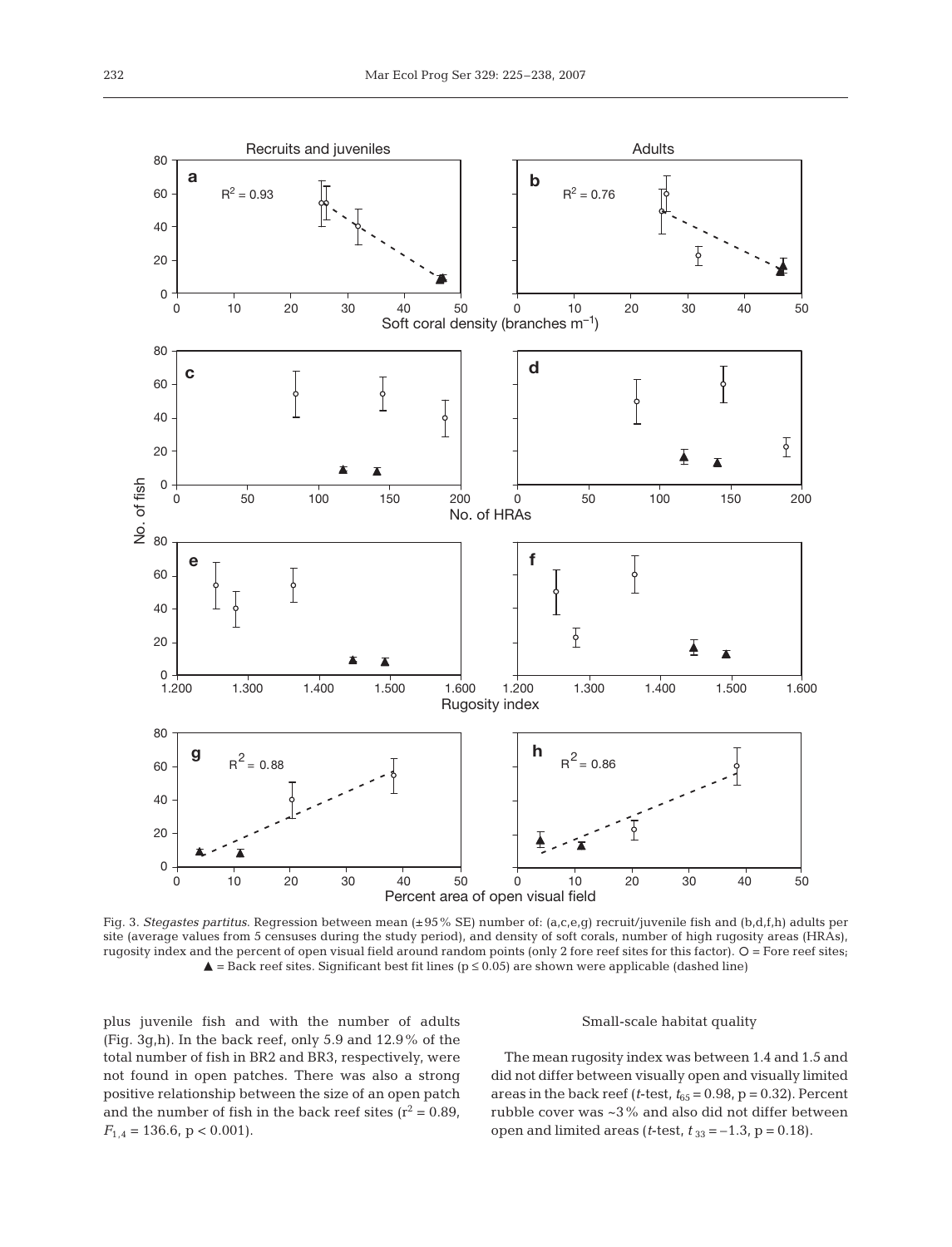Fig. 4. *Stegastes partitus.* Mean (±95% confidence limits) of (a) percent open area , (b) visual field (% of total area), and (c) distance to closest high-relief objects around random and fish points in the back reef (BR) and fore reef (FR) habitats. All means were significantly different from each other at a p < 0.0001 level. Lines connecting points are shown to better illustrate the difference between random and fish points



#### **Manipulative experiments**

# Effect of visual field limitation on fish behavior

The ANOVA revealed significant effects of habitat and treatment on male behavior and an interesting interaction between habitat and period (Table 2). Generally, males in the fore reef spent more time in the nest than back reef males and increased the time spent in the nest at the peak spawning period (Fig. 5a). Time spent close to the nest (<20 cm from the center of territory) increased by 30 to 100% when the visual field was limited (Black VID) compared to both controls (treatment effect,  $p < 0.0001$ ), and the effect was stronger in the back reef (treatment  $\times$  habitat interaction,  $p = 0.012$ , Fig. 5b, Table 2). There was also a strong habitat  $\times$  period interaction effect on the time spent <20 cm whether the VID was there or not (Table 2) because males in the fore reef stayed closer to

Table 2. Effect of Habitat (back and fore reef), Period (pre-peak and peak spawning) and Treatment (Black VID [visual interference device], Transparent VID and No VID treated as a repeated measure) on the time the fish spent within <20 cm from center of territory in the back and fore reef habitats and in the pre-peak and peak spawning periods. Significant p-values ( $\alpha$  = 0.05) in bold

| Source of variation                      | SS    | df                          | MS    | F     | p            |
|------------------------------------------|-------|-----------------------------|-------|-------|--------------|
| <b>Between effects</b>                   |       |                             |       |       |              |
| Habitat                                  | 0.708 | 1                           | 0.708 | 16.07 | 0.0006       |
| Period                                   | 0.005 | 1                           | 0.005 | 0.12  | 0.7286       |
| $H$ abitat $\times$ Period               | 0.432 | 1                           | 0.432 | 9.82  | 0.0048       |
| Error                                    | 0.969 | 22                          | 0.044 |       |              |
| <b>Within effects</b>                    |       |                             |       |       |              |
| Treatment                                | 0.484 | 2                           | 0.242 | 28.87 | $\ll 0.0001$ |
| $Treatment \times Habitat$               | 0.082 | $\mathcal{D}_{\mathcal{L}}$ | 0.041 | 4.88  | 0.0122       |
| Treatment x Period                       | 0.006 | $\mathcal{D}_{\mathcal{L}}$ | 0.003 | 0.33  | 0.7187       |
| $Treatment \times Habitat \times Period$ | 0.034 | $\mathcal{D}_{\mathcal{L}}$ | 0.017 | 2.04  | 0.1422       |
| Error                                    | 0.369 | 44                          | 0.008 |       |              |
|                                          |       |                             |       |       |              |



the nest during peak spawning than during the prepeak period, whereas males in the back reef moved further away at the peak of spawning (Fig. 5b,e). Notably, the fish spent between 70 and 100% of the time within 50 cm from the center of the territory (combining the time spent in Z1, Z2 and Z3, i.e. the entire VID area), even when no VID was present. Time spent further than 50 cm decreased in the fore reef between the pre-peak spawning and the peak spawning periods, and was generally very low in the back reef (between 0 and 10%, Fig. 5e). Limiting the visual field (Black VID) reduced the time spent outside the VID area compared to controls, most noticeably so during the pre-peak period in the fore reef. The number of courting dips appeared to be lower in the Black VID treatment compared to the Transparent and No VID controls  $(1.46 \pm 0.90 \text{ SE}, 2.58 \pm 0.95 \text{ and } 2.84 \pm 0.92,$ respectively, Kruskal-Wallis non-parametric analysis,  $p = 0.07$ ; however, post-hoc tests showed no signifi-

> cant differences among any of the treatments because of high levels of variance in the number of dips among males within treatment. The mean estimated distance of large males and females to the tested males ranged between 1.3 and 2.3 m, and differed between sexes only in the back reef site, males being more distant than females  $(2.4 \pm$ 0.27 SE and  $1.3 \pm 0.22$  m, respectively; nonparametric Kruskal-Wallis analysis,  $H_{1,18}$  = 6.03,  $p = 0.014$ .

> The fish behavior did not differ between the 2 control treatments (No VID and Transparent VID) in most cases (LSD post hoc test:  $p > 0.14$  in 3 out of 4 cases and a marginal difference in the back reef in the pre-peak spawning period,  $p = 0.044$ ). The reduced movement within Black VID treatments did result in fewer forays out of the Black VID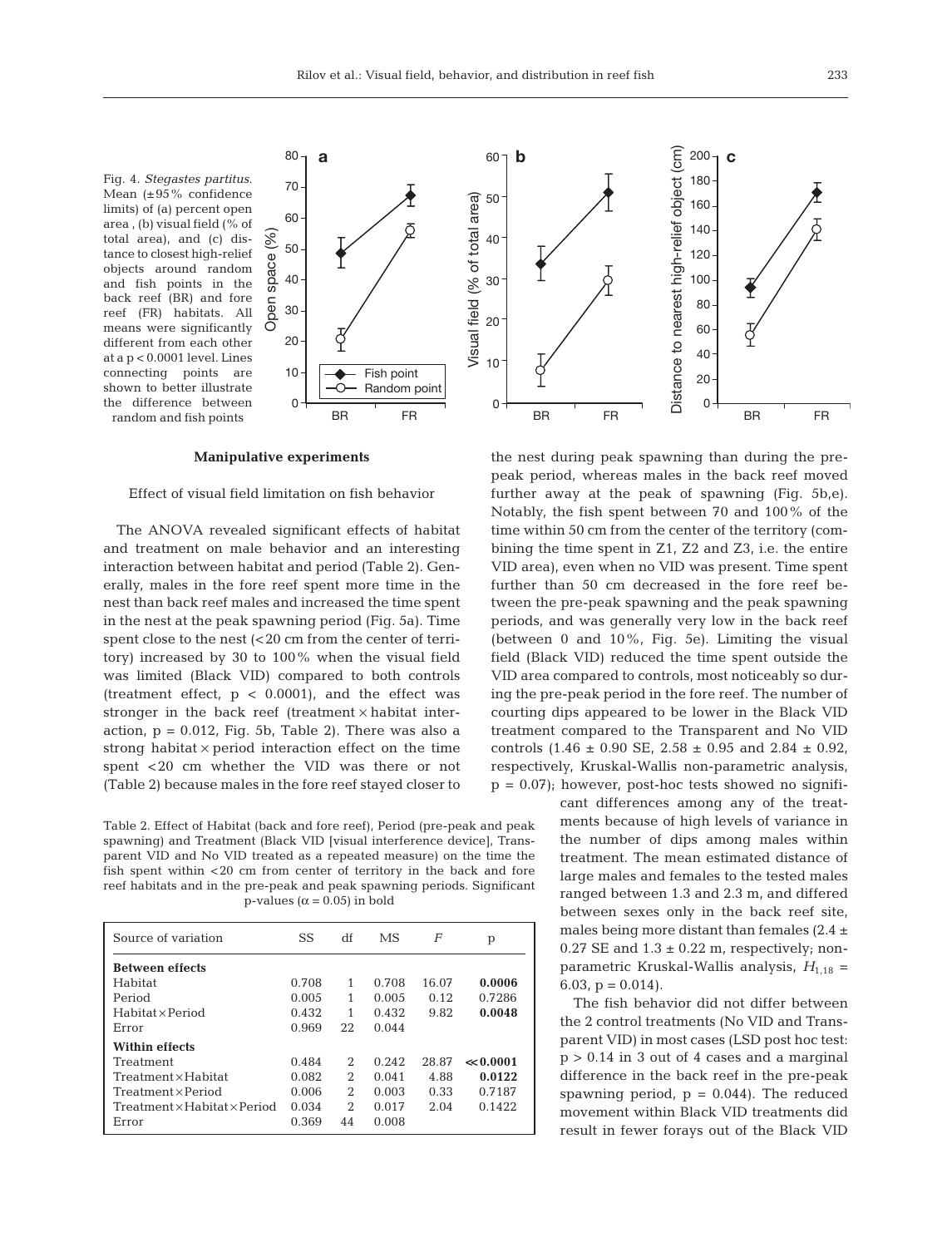

Fig. 5. *Stegastes partitus.* Mean (±95% confidence limits) of time spent by males (a) inside the nest, (b) within 20 cm from the center of territory, (c) between 20 and 35 cm from the center of territory, (d) between 35 and 50 cm from the center of territory, and (e) outside the VID area, in Black VID, Transparent VID and No VID treatments in the back reef (BR) and fore reef (FR) habitats and in the pre-peak (P) and peak spawning (S) periods

(number of times a fish crossed the VID border per observation period) compared to the transparent one  $(1.4 \pm 4.25$  SD and  $2.9 \pm 15.2$ , respectively); however, the difference was not significant (p = 0.06, 2-tail *t*-test). These facts suggest that fish were not merely 'intimidated' by the Black VID itself. Rather, the fact that they could not clearly see what goes on beyond the VID restricted their movement, probably because of a higher degree of uncertainty about the risk of predation.

The area of live egg clutches in the nests of male test fish was higher in the fore reef than the back reef  $(70.8 \pm 12 \text{ SE} \text{ and } 19.1 \pm 11.9 \text{ cm}^2, \text{ respectively}).$  There was a significant positive relationship between the total area of live egg clutches found in the nest around the peak spawning period and the time a male spent in the nest both with Black VID present and with No VID  $(r^2 = 0.38, p = 0.02 \text{ and } r^2 = 0.34, p = 0.02$ , respectively, Fig. 6a,b). There was a nearly significant correlation with time spent within 20 cm from the center of the territory when Black VID was present around the males, but not with No VID ( $r^2$  = 0.17, p = 0.07 and  $r^2$  = 0.05,  $p = 0.20$ , respectively, Fig. 6c,d). Similar results were found for total area of clutches laid until the day of the experiment (not shown), but the number of clutches did not significantly correlate with movement. Males with more eggs in their nest responded more strongly to visual field limitation than males with fewer eggs by spending more time in the nest (Fig. 6e).

# Visual field limitation and male courtship behavior in the presence of a predator

Males spent more time in the female ball area and displayed more 'attention' behaviors when the ball with the female was present than when absent (this demonstrates that the males were responding to the presence of the female). There was no difference in time spent near the ball with a female and in the number of attention events between the Black VID and Transparent VID treatments (Fig. 7a,b). The male displayed more courtship dips when the VID around it was transparent than when it was black (Fig. 7c).

## **DISCUSSION**

Our study offers a new perspective on potential mechanisms that can affect the distribution of siteattached, territorial prey species. First, we have shown that the distribution of fish may be related to the size of the visual field (open area) around them. Next, we showed that limiting the visual field affects important components of behavior, i.e. movement and courtship rates. We also found evidence for a potential interaction between reproductive success and the effect of visual field limitation. Still lacking, however, is a direct causative link between the short-term effects of a limited visual field as demonstrated in this study and the distribution of the fish. Two findings—(1) the negative relationship between the abundance of *Stegastes partitus* per site and habitat complexity on the scale that affects the visual field (i.e. soft coral density), and (2) the positive relationship of fish abundance with the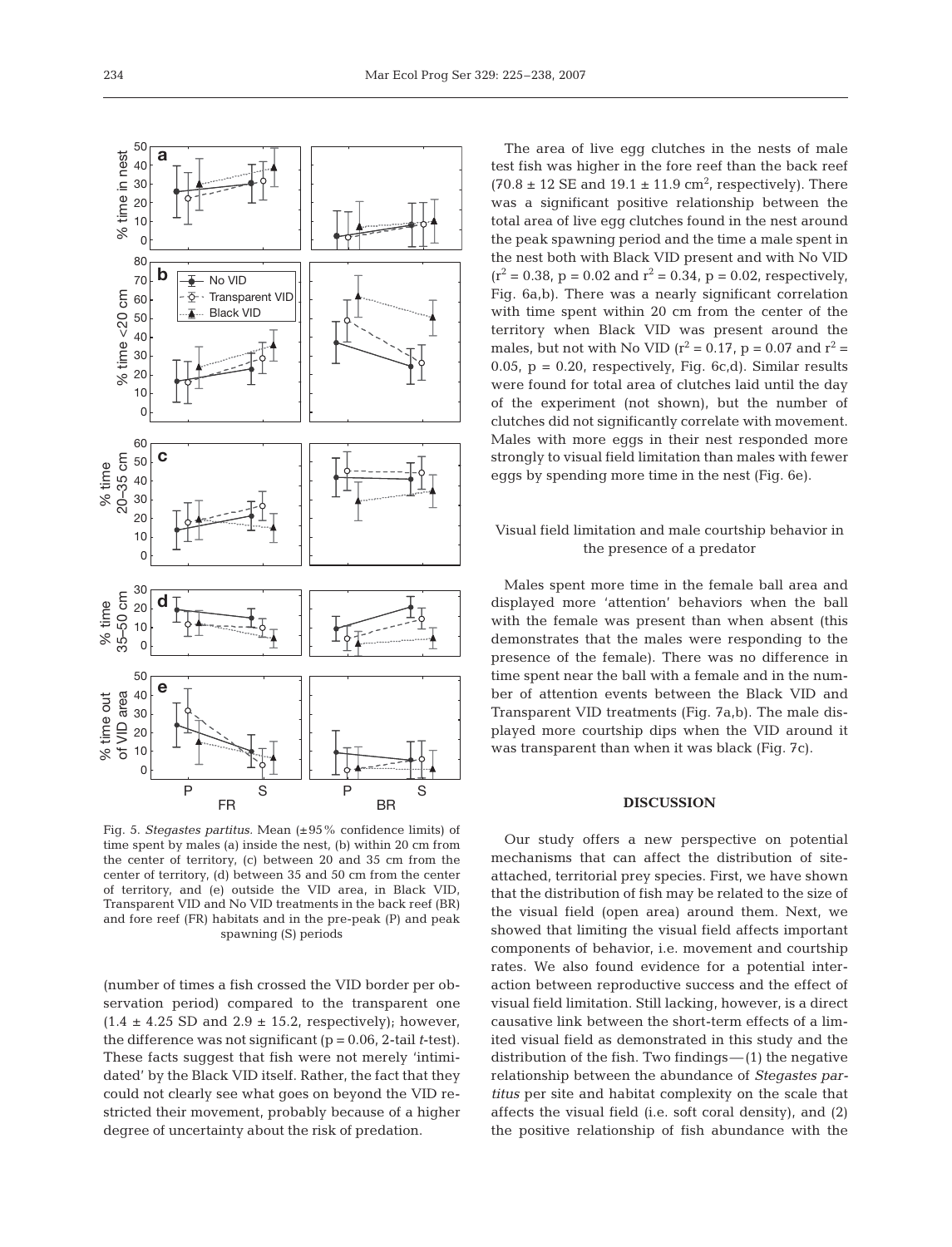

size of open visual field within a site—do however support the notion that fish abundance is related, at least partially, to the quality of the visual field. We believe that our work is the first step needed to establish the visual field–behavior–abundance connection. We discuss our results within a conceptual framework that shows the links we have established and suggest the assumed links that stem from them (long-term effects that can influence fitness), which require testing in future studies.

## **Size of visual field and fish behavior**

Measuring directly the visual field around random points in the back and fore reef demonstrated that the visual field is much smaller in the back reef. We



Fig. 7. *Stegastes partitus.* Effect of a Transparent or a Black VID on (a) the percent time spent by a male in the area where the transparent ball with a female was placed, (b) the number of attention behavior events and (c) the number of courtship dips performed by a male in the presence of a predator outside the VID area. The test statistic was the difference between observations with and without a female present inside the VID area. ns = non significant



Fig. 6. *Stegastes partitus.* Regression between the total live eggs clutch area in the nest of the males tested in the VID experiment at the day of the experiment, and the time spent in the nest or within 20 cm distance from the center of territory (a,c) when surrounded by Black VID, (b,d) No VID control, and (e) the difference between the Black and No VIDs. Data from all sites are shown

showed that *Stegastes partitus* occupies territories with a larger than average visual field, in both the back and fore reef. Our experiments demonstrated that artificially reducing the visual field around males constrains their movement, forcing them to spend more time closer to the nest. Visual field limitation had a stronger effect on back reef males, perhaps because they already live in a more confined environment and thus are conditioned to a high degree of uncertainty about predation risk. Limiting the visual field also reduced male courtship behavior (dips). Fish may decrease courtship displays when the visual field is limited because dips involve rapid and very conspicuous movements plus auditory signals that might attract predators lurking close by, concealed behind the visual barrier. This, of course, can increase risk of predation. Alternatively, a limited visual field can reduce visual contact with mates, and thus restrict courtship behavior. Our predator-exposure experiment supports the first hypothesis because females were presented inside the VID, thus close and clearly visible to the male. In the presence of a predator immediately outside the Transparent or Black VID, male *S. partitus* approached the presented female and demonstrated subtle 'attention' behaviors, but with the Black VID it dramatically reduced its dipping rates. We suggest that uncertainty about risk of predation (unknown risk) limits courtship behavior, while in the presence of a known risk (a clearly visible predator) a male is better able to 'decide' if the reward of courting is worth the risk.

Male *Stegastes partitus* court either inside their own territories as females venture nearby, or near female territories during foray bouts to display their courtship dips (G. Rilov pers. obs.). The mean distance of tested males to large females (within a range of 3 m) in our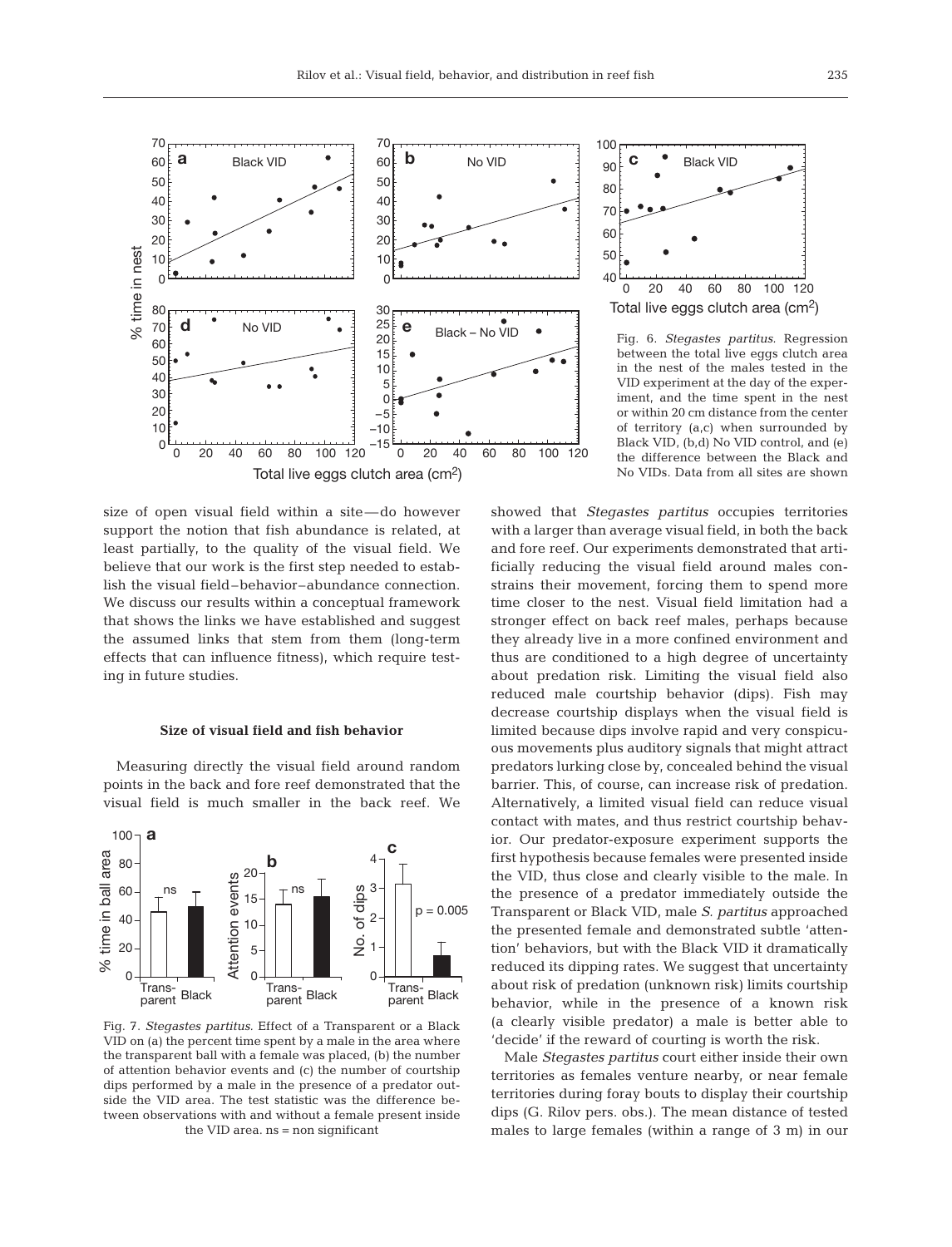study sites ranged between 1.2 and 2.5 m, indicating that most males need to travel this distance from their shelter in order to visit females. Interestingly, although males sometimes traveled up to 3 m away from their nest to visit females (data not presented), more than 70% of the time they remained within 50 cm from the center of their territory, even when no VID was present (No VID control). This suggests that the ecological neighborhood—the area in which an organism spends most of its time (sensu Addicott et al. 1987)—of male *S. partitus* is constrained to an area the size of  $\sim 0.8$  m<sup>2</sup> or less, a territory size similar to that of *S. planifrons*, a congener herbivore with similar body size (Meadows 2001). This size territory means that local predators should be able to reliably predict the location of the male most of the time. Limiting the visual field increased the time males spent closer to the territory center (<20 cm, i.e. within an area of only 0.13  $m<sup>2</sup>$ ), thus reducing the fish ecological neighborhood even further. This response also seems to be context dependent: males with more eggs responded more strongly to visual field limitation, suggesting that when more eggs are present males are more wary of the uncertainty of predation risk to themselves and/or to their eggs.

The contrasting spatio-temporal behavior between back and fore reef males—back reef males moving further away from the nest; fore reef males moving closer and spending more time in the nest during the spawning peak—may be a product of habitat-dependent male reproductive success. Males in the back reef began receiving eggs much later in the reproductive cycle (near the lunar peak) than fore reef males (Lyman 2002). It is possible that at the peak of the spawning cycle, 'desperate' males in the back reef that do not have many eggs to guard are more risk-tolerant than fore reef males with their higher reproductive success. We found a strong correlation between the area of egg clutches received by a male and the time the male spent in its nest, with or without the VID. This is probably because more eggs means more maintenance and guarding activity (see also Lyman 2002). It also explains why fore reef males spent more time in the nest than back reef males in both the pre-peak and peak spawning periods.

# **Habitat complexity and fish distribution and abundance**

The aggregation of *Stegastes partitus* in open patches in the back reef and the strong correlation of size of the patch with fish numbers suggest that the soft coral fields that surround those patches represent a low quality habitat for *S. partitus*. Appropriate substrate at the territory/shelter scale is not the limiting factor in the soft coral fields, because rugosity and rubble percent cover were similar inside both soft coral fields and open patches in the back reef sites. Since *S. partitus* adults normally feed on plankton above the height of most gorgonians (G. Rilov pers. obs.), differences in food availability are unlikely to be the major reason for this aggregated fish distribution. The evidence described above strongly suggests that the more restricted visual field within the soft coral fields is at least partially responsible for the clumped distribution of *S. partirus* in the open patches of the back reef habitat.

Syms & Jones (2001) experimentally manipulated the density of soft corals on patch reefs and showed no effect on fish density. The differences between our study and theirs are the size of patches and the type of soft corals covering the rocks. Their study was conducted only on small patch reefs, and the dominant forms of soft corals on them were massive (e.g. *Lobophytum* and *Sinularia*). We conducted the study on both small patches (fore reef), and on large patches (back reef), and the dominant soft coral species in our study area were gorgonians that are usually much higher in relief and thus can form a high visual barrier. We suggest that on small patch reefs surrounded by sand, soft corals do not create a serious visual problem for territorial fish because the corals are found on the patch while the fish usually swim around it (G. Rilov pers. obs.) and thus the fish should relatively easily identify approaching predators and more easily assess predation risk. This should also allow for greater mobility to other nearby patches (to court or relocate) when the risk is low. However, on the large rocky slabs of the back reef, the almost continuous cover of soft corals can limit the detection of predators, competitors, and mates. In such seascapes, *Stegastes partitus* are restricted to areas that supply a large enough visual field (open patches within the soft coral fields), and they form relatively isolated aggregations with more limited movement between them. Indeed, there is evidence for greater mobility of individuals in the fore reef (Figueira 2002). We also showed that recruits and juveniles of *S. partitus* inhabit mainly rubble piles, and they switch to living on massive coral or rocks as they grow. It is more than likely that they move to higher relief habitats not only to have greater access to plankton when switching from benthic feeding to planktivory (Nemeth 1998), but also to increase their visual field, as rocks and coral heads probably offer a better view of their surroundings. We argue that in order to observe mates and assure effective courtship display, and at the same time to be confident that it can retreat safely to its shelter, the fish requires a territory with a suitably large visual field. Figueira et al. (in press) have suggested that differ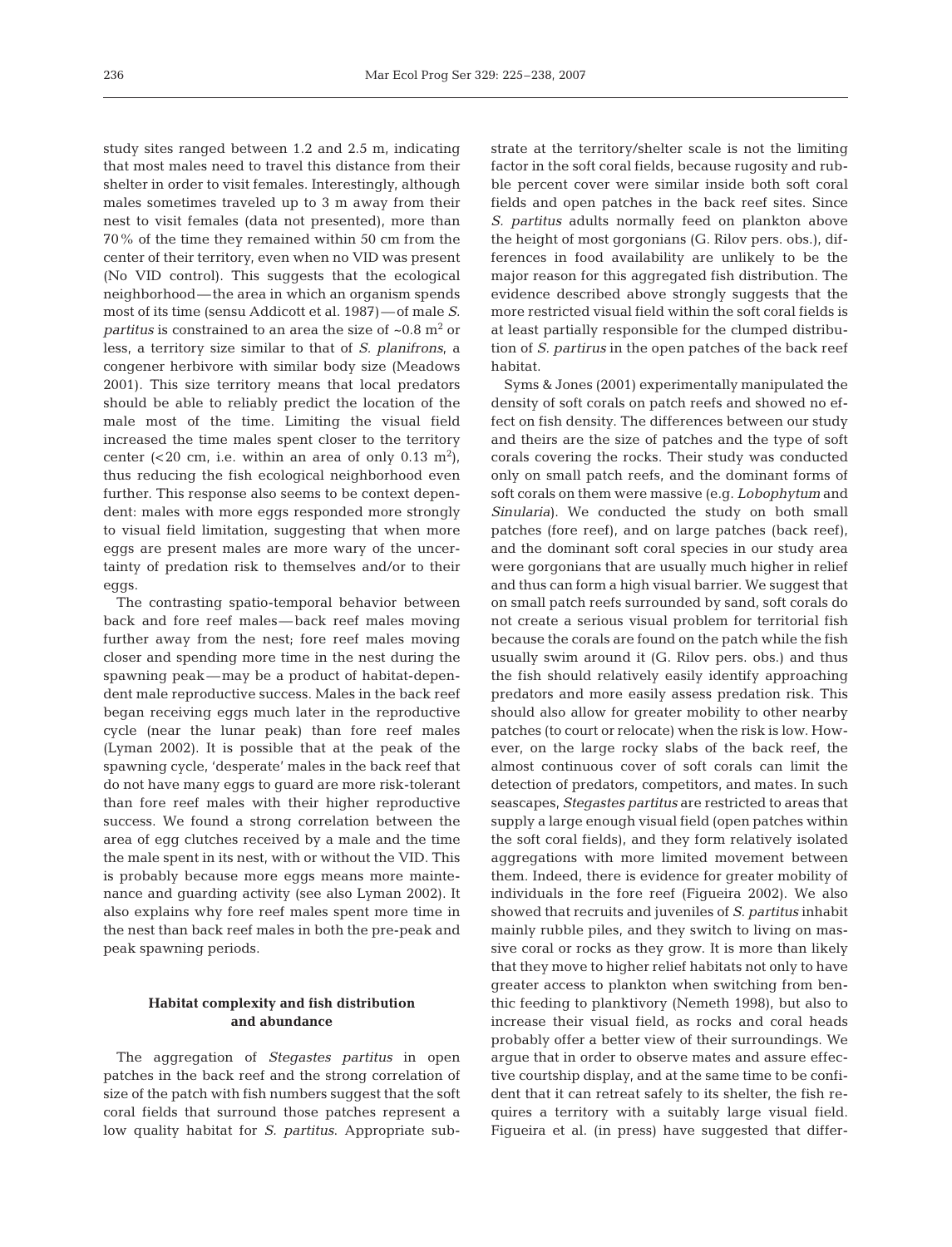ences in demographic rates of fish in the back and fore reef habitats are due in part to an increased predation risk on the fore reef habitat relative to the back reef habitat. This is not due to differences in the number of predators, but rather to the suitability of the habitat as a refuge from predation. Key factors were the substrate complexity and availability of hidey-holes. The present study demonstrates the additional importance of the visual environment, which can serve to modify not necessarily the predation pressure directly, but rather the uncertainty about that predation pressure. Habitat use patterns indicate a balance between the protection and the risk afforded by habitat complexity. As a result, on the visually limited back reef, fish tend to occupy the habitat with the best small-scale complexity that still allows for a large visual field.

Although we cannot at this point demonstrate that availability of visually favorable habitat is directly related to fish abundance, our correlative results suggest that the density and spatial arrangement of gorgonians affect the overall abundance of *Stegastes partitus* in the habitat. Soft coral height and density were much higher on the back than on the fore reef. The negative correlation between soft coral density and fish abundance, and the lack of correlation with the number of HRAs (potential fish territories) or the rugosity index (complexity at the territory scale), all suggest that, among the measured habitat features, site-scale complexity is most strongly related to fish abundance. We propose that a more open visual environment allowed greater use of potential territories (HRAs) by *S. partitus* in the fore reef. This, together with higher recruitment rates in the fore reef (Figueira 2002), may be responsible for the greater overall density of *S. partitus* in the fore reef compared to the back reef although survival rates per se were lower in the fore reef (Figueira et al. in press).

Other environmental factors such as plankonic food supply could potentially contribute to differences in fish abundance between habitats. Dissolution block studies showed that water flux was greater on the fore reef; however, tube trap sampling of plankton indicated that food supply was similar between the 2 habitats (Figueira 2002), thus making food supply an unlikely major factor affecting the difference in *Stegastes partitus* abundance between the 2 habitats.

# **CONCLUSIONS AND A CONCEPTUAL FRAMEWORK FOR FUTURE RESEARCH**

This study presents some intriguing insights into the relationship between visual field, behavior, and the distribution of territorial site-attached prey species. We have demonstrated primary effects on fish behavior,

but it is clear that prolonged exposure to reduced visual field can have secondary effects on fish fitness. These effects can be direct, by reducing fish survivorship due to higher predation, or indirect, due to reduced growth (less feeding opportunities when confined closer to shelter) that ultimately result in a greater susceptibility to predation (Booth & Hixon 1999) or may reduce reproductive success (Knapp 1995). The trade-off here is clear—court, feed, and risk predation, or stay home and survive. However, staying near home with a limited visual field is costly in the long run because it can affect fecundity indirectly by reducing courtship interactions and thus reproduction. Ultimately, reduced reproduction leads to reduced fitness. We suggest that the demonstrated primary and assumed secondary negative effects on the fish fitness are key factors driving behavioral modifications and ensuing habitat selection of *Stegastes partitus*. As a consequence, the fish avoids using areas where soft coral cover is high and continuous, resulting in different distribution and abundance of its population in different habitats (e.g. back and fore reef sites in the Florida Keys).

Alternatively, it may not be primarily selection that produces the aggregated distribution in the back reef but rather differential mortality, i.e. *Stegastes partitus* settles equally within dense gorgonian fields and in open patches but its mortality is higher in the former. Our censuses and observations however suggest that settlers are very scarce within gorgonian fields. It is also known that *Stegastes* spp. recruits do select their habitat (Guiterrez 1998). Releasing naïve juveniles and adults in a back reef habitat cleared from conspecifics and following where they settle and their survivorship would help to tease apart the effects of behavioral habitat selection versus differential mortality. To test the secondary effects of a limited visual field on fish fitness, controlled experiments are needed in which a fish is exposed to predation while the visual field is manipulated and survivorship, growth and reproductive output are measured. We expect that in a limited visual field environment, direct mortality by predation is most important at the settlement to juvenile stage (Carr & Hixon 1995) and reduced reproduction is more important in the adult stage. Long-term manipulations of the size of the visual field will also reveal if an individual fish will reduce reproduction over time, or try to change the location of its territory when the visual field is limited. This represents another trade-off because moving among territories can expose a fish to predation as well. Finally, we suggest that the links between visual field, behavior, and distribution be tested in other site-attached territorial prey fish (e.g. gobies and blennies), and other marine and terrestrial taxa, as these links may play a role in the mechanisms shaping community structure.